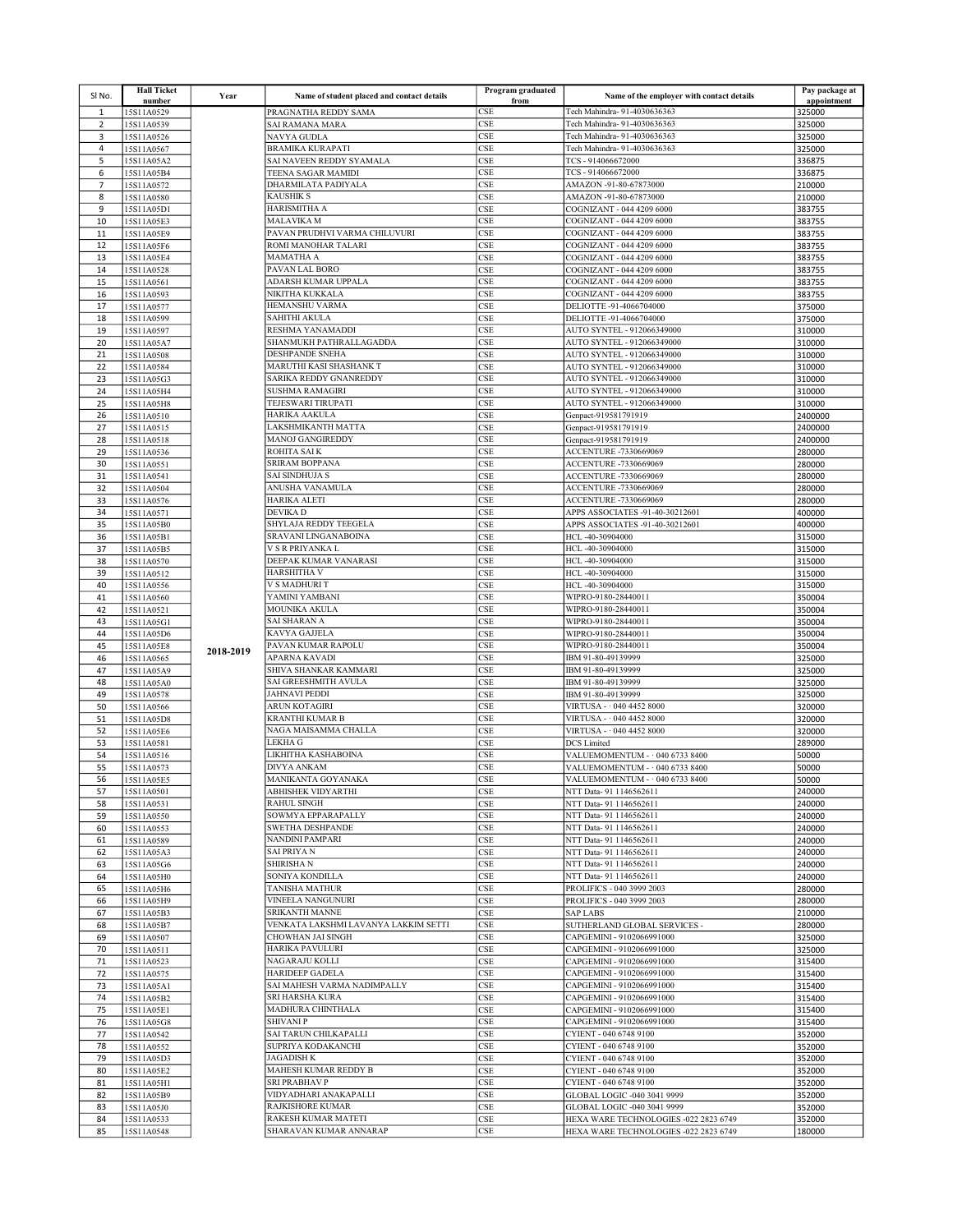| 86 | 15S11A0554 | <b>IUDAY KARTHIK BURRA</b> | <sub>CSE</sub> | L&T INFOTECH 912228585615           | 180000 |
|----|------------|----------------------------|----------------|-------------------------------------|--------|
| 87 | 15S11A05B6 | VENKAT KRISHNA REDDY SABBU | <b>CSE</b>     | L&T INFOTECH 912228585615           | 180000 |
| 88 | 15S11A05C5 | <b>ASHISH GHANTA</b>       | <b>ICSE</b>    | L&T INFOTECH 912228585615           | 180000 |
| 89 | 15S11A0525 | NAVYA ANANTHULA            | <b>ICSE</b>    | $CCSS CORP - 04466322000$           | 300000 |
| 90 | 15S11A05B8 | VENKATA SRI VYSHNAVI DATLA | <b>ICSE</b>    | $\text{CCSS COP} - 044\,6632\,2000$ | 300000 |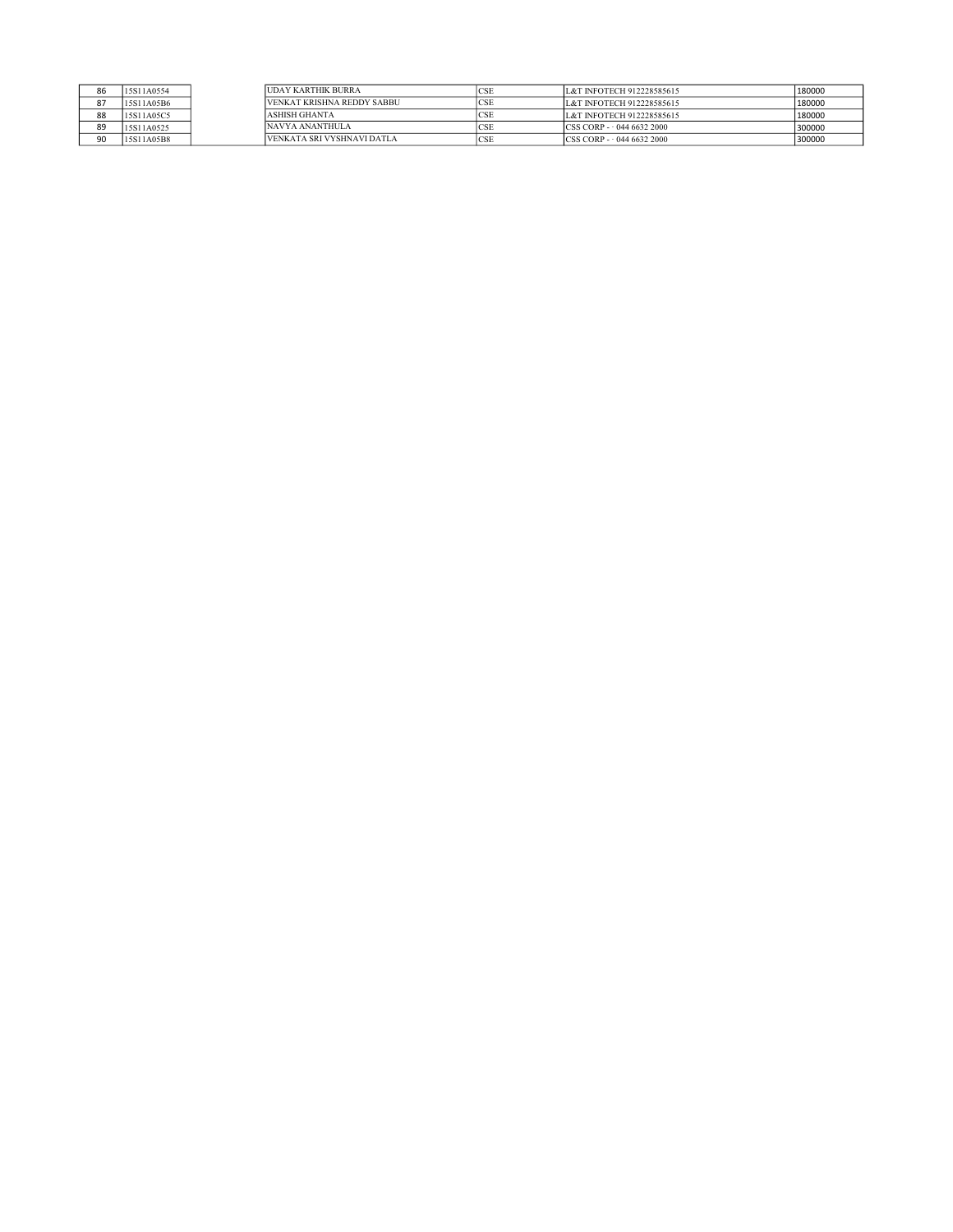| 1              | 15S11A0448 | 18-19 | SOWMYA PATIBANDLA        | ECE        | DELIOTTERaheja Mindspace, Building No. 9,      | $2,50,000/-$ |
|----------------|------------|-------|--------------------------|------------|------------------------------------------------|--------------|
| $\overline{2}$ | 15S11A0494 |       | PAVAN KALYAN REDDY Y     | ECE        | HITEC City, Hyderabad, Telangana 500081        | 2,50,000/-   |
| 3              | 15S11A0409 |       | BHAVYA TUMMALA           | ECE        | Amazon Jayabheri Orange Towers, Jairaj, Rd     | 2,50,000/-   |
|                | 15S11A0457 |       | VENKATESH VADLA          | ECE        | Number 2, Financial District,                  | 2,50,000/-   |
| 5              | 15S11A04B2 |       | SOWKYA DIXIT             | ECE        | Nanakaramguda, Telangana 500032                | 2,50,000/-   |
|                | 15S11A0451 |       |                          |            |                                                |              |
|                |            |       |                          |            | DCS LIMITED Corporate Office Plot no.169,      |              |
|                |            |       | SREELEKHA CH             | <b>ECE</b> | Road No. 11, Prashasan Nagar, Jubilee Hills,   | 2,80,000/-   |
|                |            |       |                          |            | Hyderabad, Telangana 500096                    |              |
| 6              |            |       |                          |            |                                                |              |
| 7              | 15S11A0402 |       | AISHWARYA V              | ECE        |                                                | 2,40,000/-   |
| 8              | 15S11A0410 |       | DAIVAGNI MADANAPALLY     | ECE        | Genpact 3rd & 4th DLF Cyber city Block 2 Plot  | 2,40,000/-   |
| 9              | 15S11A0429 |       | NEHA VALBADRI            | ECE        | No. 129-132, opp. APHB Colony, SEZ,            | 2,40,000/-   |
| 10             | 15S11A04A4 |       | SADHIKA KATTA            | ECE        | Gachibowli, Telangana 500019                   | 2,40,000/-   |
| 11             | 15S11A04A7 |       | SAIKIRAN KOVURU          | ECE        |                                                | 2,40,000/-   |
| 12             | 15S11A0450 |       | SRAVYA M                 | ECE        |                                                | $3,40,000/-$ |
| 13             | 16S15A0407 |       | SANDEEP G                | ECE        | Tech Mahindra Survey No. 62/1 A,               | $3,40,000/-$ |
| 14             | 15S11A04C6 |       | AYYAPPA MANNARU          | ECE        | Qutubullapur Mandal Bahadurpally Village       | $3,40,000/-$ |
| 15             | 15S11A04E6 |       | PREETHI GADDAM           | ECE        | District, Hyderabad, Telangana 500043          | $3,40,000/-$ |
|                |            |       |                          |            |                                                |              |
| 16             | 15S11A04E3 |       | S. Krishna poojitha      | ECE        |                                                | $3,40,000/-$ |
| 17             | 15S11A0403 |       | AKHILESH VEMULA          | ECE        |                                                | 3,20,000/-   |
| 18             | 15S11A0414 |       | HARIBABU KONDABATHINI    | ECE        | Accenture Building No 1A Nd 1B Raheja Mind     | $3,20,000/-$ |
| 19             | 15S11A0433 |       | RAJITHA B                | <b>ECE</b> | Space Madhapur, HUDA Techno Enclave,           | $3,20,000/-$ |
| 20             | 15S11A0487 |       | MANOJ KUMAR G            | ECE        | HITEC City, Hyderabad, Telangana 500086        | $3,20,000/-$ |
| 21             | 15S11A04E8 |       | RAJANI MARLA             | ECE        |                                                | $3,20,000/-$ |
| 22             | 15S11A04H0 |       | SRIRUPA CHANDRA TULA     | ECE        |                                                | 3,20,000/-   |
|                | 16S15A0404 |       |                          |            | Apps Associates 202, Habsiguda Main Rd,        |              |
|                |            |       |                          |            | Manikyapuri Colony, Vijayanagar Colony,        |              |
|                |            |       | PAVAN KUMAR GONTELA      | ECE        | Kakateeya Nagar, Habsiguda, Hyderabad,         | $3,00,000/-$ |
|                |            |       |                          |            |                                                |              |
| 23             | 15S11A0415 |       |                          |            | Telangana 500007                               |              |
| 24             |            |       | HEMA KAMBELLA            | ECE        |                                                | 4,00,000/-   |
| 25             | 15S11A0425 |       | MOUNIKA PARKI BANDA      | ECE        | Cognizant Madhapur, Hyderabad, Telangana       | 4,00,000/-   |
| 26             | 15S11A0443 |       | SANGEET P                | <b>ECE</b> |                                                | 4,00,000/-   |
| 27             | 15S11A04C3 |       | ANIL JELLA               | ECE        |                                                | 4,00,000/-   |
|                | 15S11A0420 |       | MAHESH DAMARACHARLA      | <b>ECE</b> |                                                | $3,15,000/-$ |
| 28             |            |       |                          |            |                                                |              |
| 29             | 15S11A0423 |       | MEGHANA REDDY S          | ECE        | HCL Plot H-01B, Sy.No.30,34,35 & 38, Avinash   | $3,15,000/-$ |
| 30             | 15S11A0434 |       | RAKESH N                 | ECE        |                                                | $3,15,000/-$ |
| 31             | 15S11A0438 |       | SAI MALE                 | ECE        | Hitech City2 Society Gachibowli Village,       | $3,15,000/-$ |
| 32             | 15S11A0444 |       | SATHVIKA NAGIREDDYPET    | ECE        | Serillimgampally Mandal, Hyderabad,            | $3,15,000/-$ |
| 33             | 15S15A0473 |       | CHAVINDER KUMAR SINGH    | ECE        | Telangana 500081                               | $3,15,000/-$ |
| 34             | 15S11A04E5 |       | PRATYUSHA YAVVARI        | ECE        |                                                | $3,15,000/-$ |
| 35             | 15S11A04H1 |       | SRIVATSVA V              | ECE        |                                                | $3,15,000/-$ |
| 36             | 15S11A0428 |       | NAYUDU ABHINAY           | ECE        |                                                | $3,50,000/-$ |
| 37             | 15S11A0446 |       | SHASHIKANTH D            | ECE        |                                                | $3,50,000/-$ |
| 38             | 16S15A0409 |       | JAYASRI KANDUKUR         | ECE        |                                                | 3,50,000/-   |
|                | 15S11A0492 |       |                          |            | WIPRO Survey No.124 and Part of 132/P SEZ      |              |
| 39             |            |       | NIKITHA REDDY TAKKALA    | ECE        | Gopanapally, Osman Nagar, Hyderabad,           | $3,50,000/-$ |
| 40             | 15S11A04B1 |       | SIRISHA V                | ECE        | Telangana 501301                               | $3,50,000/-$ |
|                | 15S11A04D1 |       | GOUTHAMI REDDY NARAHARI  | ECE        |                                                | $3,50,000/-$ |
| 41             |            |       |                          |            |                                                |              |
| 42             | 15S11A04G7 |       | SNEHA MAMIDI             | ECE        |                                                | 3,50,000/-   |
| 43             | 15S11A0458 |       | VINEETH KUMAR AITLA      | ECE        | VALUEMOMENTUM Plot No 36 & 37,                 | $3,00,000/-$ |
| 44             | 15S11A0486 |       | MANIKANTH SANIKA         | ECE        | ValueMomentum Towers, Financial District,      | $3,00,000/-$ |
| 45             | 15S11A04A5 |       | SAI KUMARI SOLIPURAM     | ECE        | Nanakaramguda, Telangana 500032                | $3,00,000/-$ |
| 46             | 15S11A0419 |       | MAHENDRA REDDY M         | ECE        |                                                | $2,50,000/-$ |
| 47             | 15S11A0421 |       | MANEESHA GAJULA          | ECE        |                                                | 2,50,000/-   |
| 48             | 15S11A0465 |       | AKHIL VEMULAPALLI        | ECE        | <b>MPHASIS Madhapur Sundew Properties</b>      | 2,50,000/-   |
|                | 15S11A0466 |       |                          |            | Limited Building #12C TSIIC Software Layout,   |              |
|                |            |       | ANAGHAROOPA SARASWATHI M | ECE        | Mindspace Madhapur Rd, Cyberabad,              | $2,50,000/-$ |
| 49             | 15S11A0488 |       |                          |            |                                                |              |
| 50             |            |       | MANOJ KUMAR MAGAM        | ECE        | Mindspace, Hyderabad, Telangana 500081         | $2,50,000/-$ |
| 51             | 15S11A04E7 |       | RADHIL PRIYA M           | <b>ECE</b> |                                                | 2,50,000/-   |
| 52             | 15S11A04F0 |       | RAJESHWARI BABBADI       | ECE        |                                                | 2,50,000/-   |
| 53             | 15S11A0457 |       | VENKATESH VADLA          | ECE        | <b>BMOrion B7, Divyashree Tech Park</b>        | 3,50,000/-   |
| 54             | 15S11A0493 |       | OMPRAKASH ADAPA          | ECE        | Divyashree SEZ, Raidurgam Sy 66/1,             | 3,50,000/-   |
| 55             | 15S11A04B6 |       | THANMAYEE MANDAVA        | ECE        |                                                | $3,50,000/-$ |
| 56             | 15S11A04E0 |       | NAGA MANASA BAYANA       | ECE        | Hyderabad, Telangana 500032                    | 3,50,000/-   |
| 57             | 15S11A0430 |       | NIROSHA SHIVAIAHGARI     | ECE        |                                                | 4,30,000/-   |
| 58             | 15S15A0440 |       | SAI RAM CHINTALAPATI     | ECE        |                                                | 4,30,000/-   |
| 59             | 16S15A0402 |       | NAGA RAJU GONELA         | ECE        | NTT Data 5Th Floor, I-labs Center, Plot No:18, | 4,30,000/-   |
| 60             | 15S11A0481 |       | KRISHNA POOJITHA SURI    | ECE        | Software Units Layoutt,, InOrbit Mall Road,    | 4,30,000/-   |
| 61             | 15S11A0490 |       | NAVEEN REDDY PITTU       | ECE        | Vittal Rao Nagar, Hitech City, Hyderabad,      | 4,30,000/-   |
|                | 15S11A04B3 |       |                          |            |                                                |              |
| 62             |            |       | SRIJA BOLLA              | ECE        | Telangana 500081                               | 4,30,000/-   |